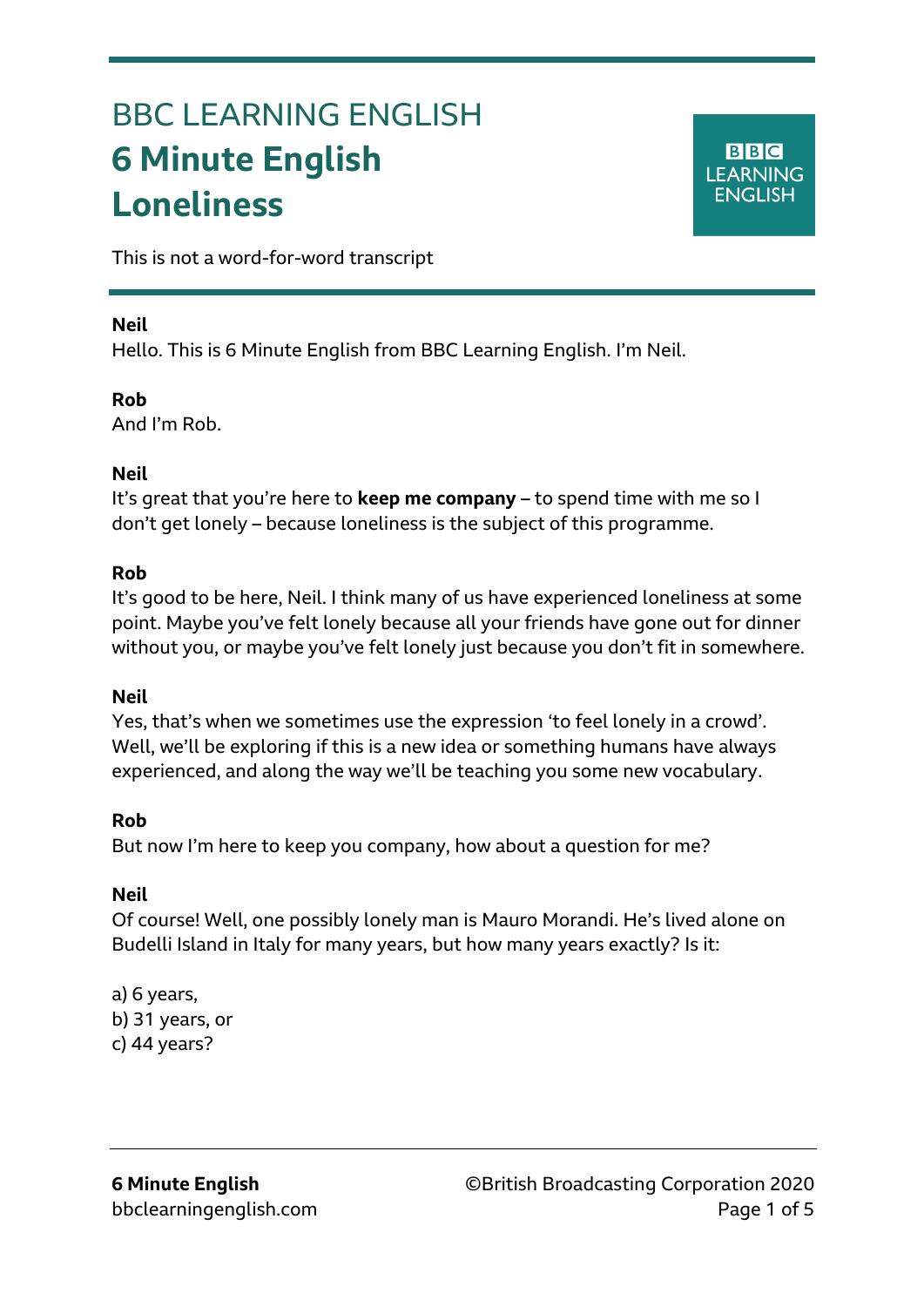## **Rob**

Umm 44 years would be tough, as would 31, so I'll go for 6 years.

# **Neil**

OK, Rob, we'll find out later if that's right. Now, I'm sure we all want to be alone from time to time, to escape the demands of our colleagues or the pressures of real life, but would we really want to be totally alone?

# **Rob**

Well, I certainly wouldn't. And research has found that prolonged social isolation is bad for us, particularly mentally.

# **Neil**

It's an interesting topic, and one that the BBC Radio 4 programme Thinking Aloud has been exploring. Its guest, Fay Bound Alberti, Reader in History at the University of York, explained how loneliness is a relatively new emotional **state.**

# **Rob**

A state is a condition at a particular time. Let's hear what she had to say about references to loneliness in literature.

# **Fay Bound Alberti**

Well novels are fascinating, because there's a difference between novels in the  $18<sup>th</sup>$  Century, when they first came into being, and novels in the 19<sup>th</sup> Century - in the 18<sup>th</sup> Century something like Robinson Crusoe, there's not a single reference to loneliness. By the 19<sup>th</sup> Century novels are full of lonely people and that reflects those kinds of **social changes.** 

## **Interviewer**

Give me some examples. What may count as examples?

## **Fay Bound Alberti**

Well, I suppose I'm thinking about if you compare something like Wuthering Heights where you have this desperate desire on the part of the heroine to find love which is bundled up to in this sense of the self not being complete without another, or Tess of the d'Ubervilles. And so Victorian fiction in particular tends to be full of woman who are in search of the **significant other** and needing to find happiness and an absence of loneliness in the domestic.

# **Rob**

It's interesting that Fay mentions the story of Robinson Crusoe – about a man living on a desert island – does not mention the word loneliness. But because of a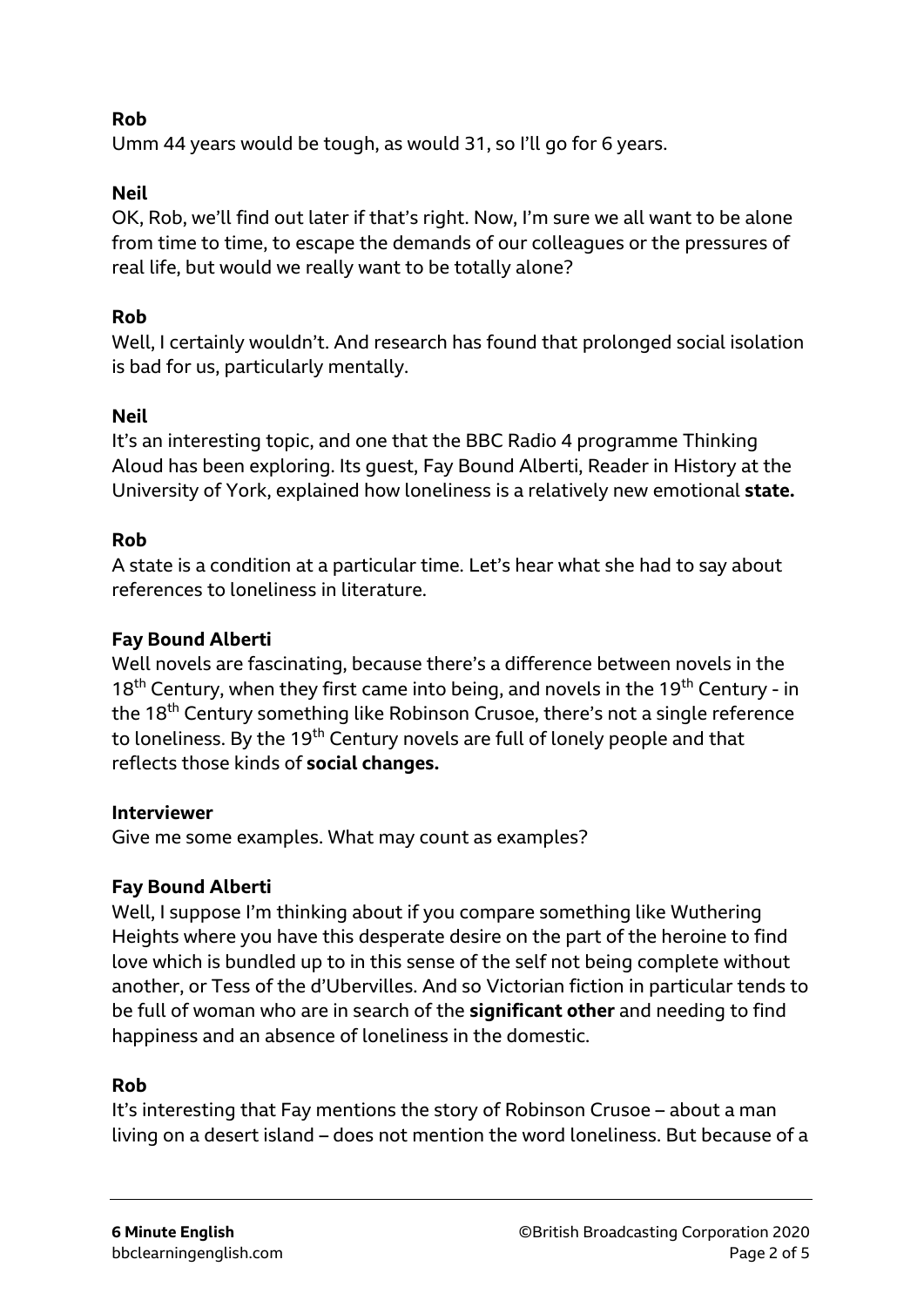shift in how people behaved and thought in the 19<sup>th</sup> century – called **social change** – loneliness became an emotion that was written about in stories.

## **Neil**

Ah, but loneliness tended to be something affecting women. They were searching for happiness by finding a '**significant other**' – a partner, usually a man, who they wanted to marry. How things have changed!

## **Rob**

Yes, now Fay also went on to talk about how some female authors, like Virginia Woolf, looked for **solitude** – that's being alone – because that helped them be creative.

#### **Neil**

Even today, being alone gives us headspace and time to think, as long as it doesn't last forever. Anyway, as we mentioned, we've probably all been lonely at some point, and Fay Bound Alberti told the Thinking Aloud programme that loneliness can take many forms.

#### **Fay Bound Alberti**

Absolutely, I think that loneliness is something that affects all people but at different times in their lives. I would describe in terms of **pinch points** – there are times when we change [when we become] when we get married, we become mothers, we get divorced, anything that changes our life might put us under temporary loneliness. When it's a problem is when it becomes **chronic**.

#### **Neil**

It seems that there are certain times in our lives when we might feel lonely – when we break up with a partner or have a baby and feel isolated, for example. These are moments that Fay describes as **pinch points** – times in your life where there are difficulties and things slow down or change.

#### **Rob**

We could say loneliness at these times is understandable, normal and temporary. When it becomes a bigger issue, it's what Fay describes as **chronic** – so, long lasting.

#### **Neil**

And loneliness isn't always obvious to other people, so it's good to check in with friends and family to see how they're feeling and to ask if they're OK. Of course, it would be difficult to check in on Mauro Morandi, who's been living on Budelli Island in Italy for many years, but how many years exactly?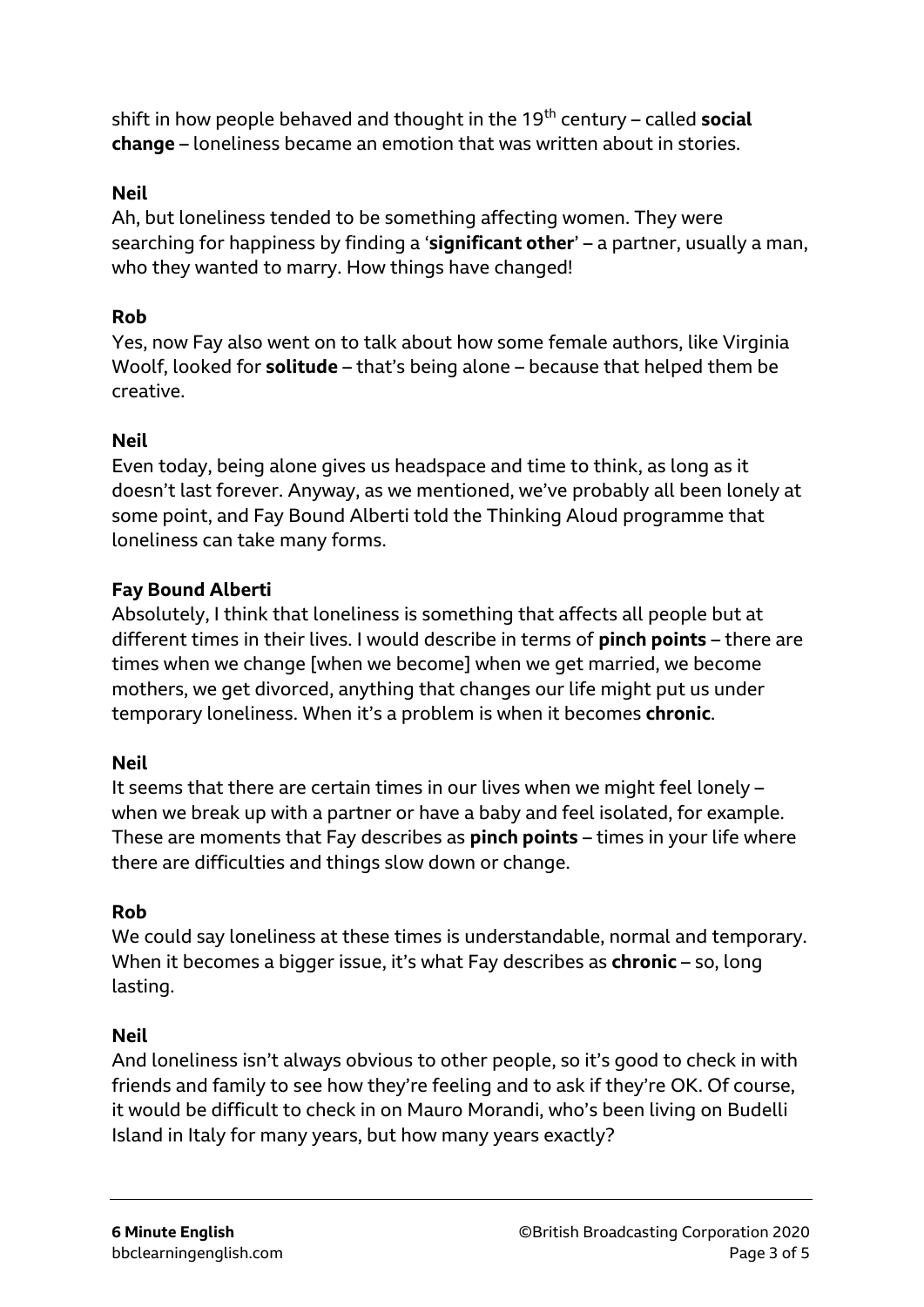# **Rob**

Ahh well I thought 6 years. Was I right?

## **Neil**

I'm afraid not. It's actually been 31 years. He told National Geographic magazine "I'm sort of in prison here… but it's a prison that I chose for myself." So I'm guessing he's got used to his own company! I certainly couldn't live alone for that long – I'd been too lonely, I need company Rob.

## **Rob**

Yeah, me too Neil! And loneliness is what we've been discussing in this programme. Here's a recap of some of the vocabulary we've mentioned. Firstly, **to keep someone company** is to spend time with someone so they don't get lonely.

## **Neil**

**Social change** is a shift in how people behave and think.

## **Rob**

A **significant other** is an informal way of describing a partner.

#### **Neil**

**Solitude** describes being alone.

## **Rob**

When talking about life, **pinch points** are times where there are difficulties and things slow down or change. And **chronic** describes a health condition that is long lasting.

## **Neil**

And that's all we have time for in this programme, but remember you can find more useful vocabulary, trending topics and help with your language learning here at BBC Learning English. We also have an app that you can download for free from the app stores and of course we are all over social media. Bye for now!

## **Rob**

Bye bye!